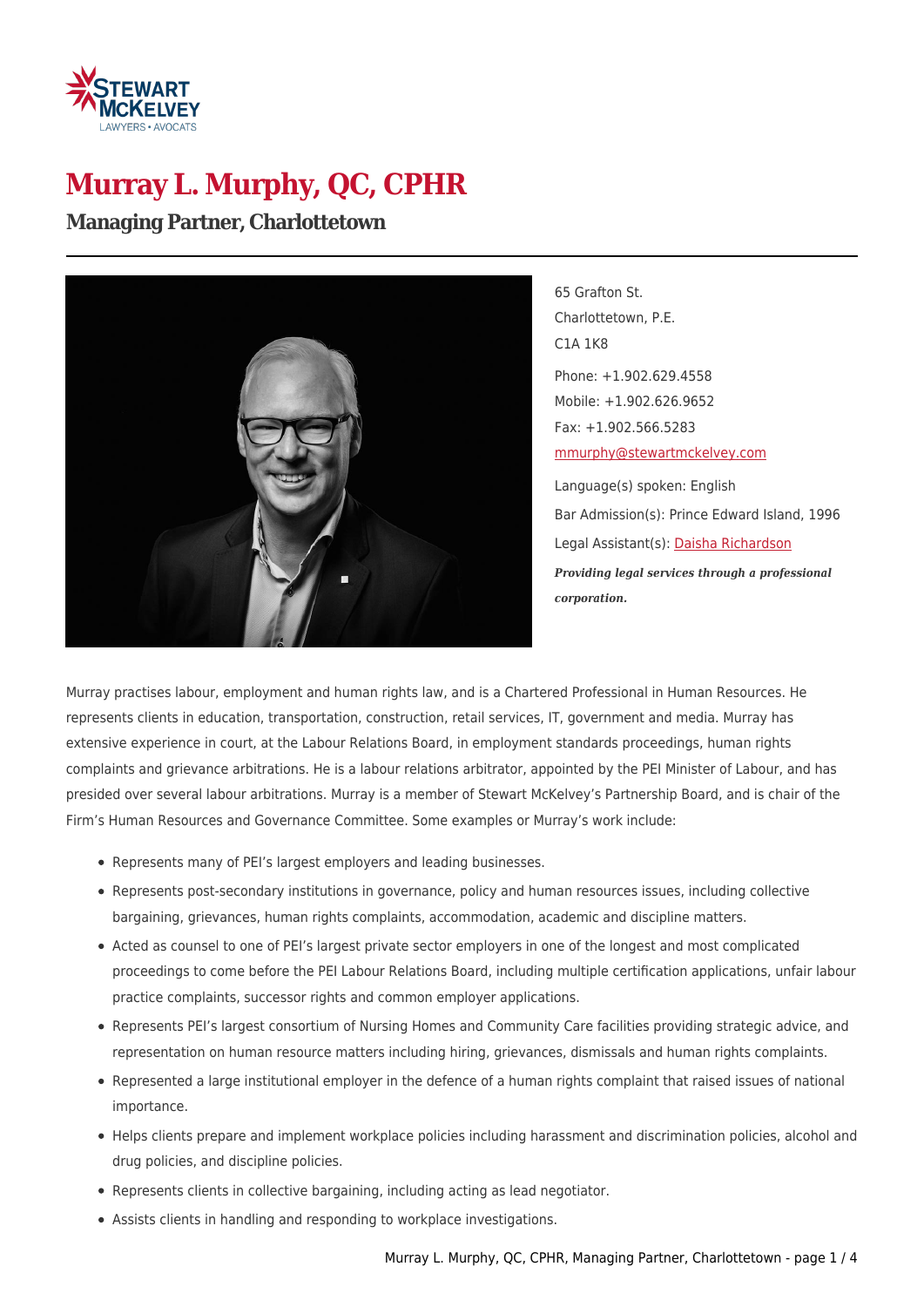

Helps clients prepare employment documentation including employment contracts, confidentiality agreements and non-competition and non-solicitation agreements.

## **Practice Areas**

Education Human Rights Labour & Employment

### **Education & Career**

#### **Education**

University of New Brunswick, LL.B., 1995 University of New Brunswick, B.A. (honours), 1992 Certified Canadian Human Resources Professional

#### **Activities**

Managing partner, Charlottetown, 2021 – present Partnership Board, Stewart McKelvey Prince Edward Island Rules of Court Committee Board member, Chartered Professionals in Human Resources, Prince Edward Island (CPHR PEI) Practice group leader, Labour & Employment, Stewart McKelvey, 2013 – 2014 President, Law Society of Prince Edward Island, 2011 – 2012 Chair, National Administrative Law Section, Canadian Bar Association, 2011 – 2012 Course leader, Administrative Law, Law Society of Prince Edward Island Bar Admission Course, 2009 – 2014 Judicial Appointments Advisory Committee to the Federal Minister of Justice, 2006 – 2009 Canadian Association of University Solicitors Canadian Association of Counsel to Employers Mayor's Task Force on Arts and Culture for the City of Charlottetown, 2012 Fundraising Committee, East Coast Music Awards 2011 Political commentator, CBC Prince Edward Island Television and Radio

#### **Accolades**

Best Lawyers 2021 Labour and Employment Law "Lawyer of the Year" in Charlottetown Queen's Counsel, 2013 Queen Elizabeth II Diamond Jubilee Medal for community service, 2012 Best Lawyers, Labour and Employment Law, 2017 – 2022 Lexpert rating: Employment Law, 2010 – 2022 Lexpert rating: Labour Relations, 2011 – 2022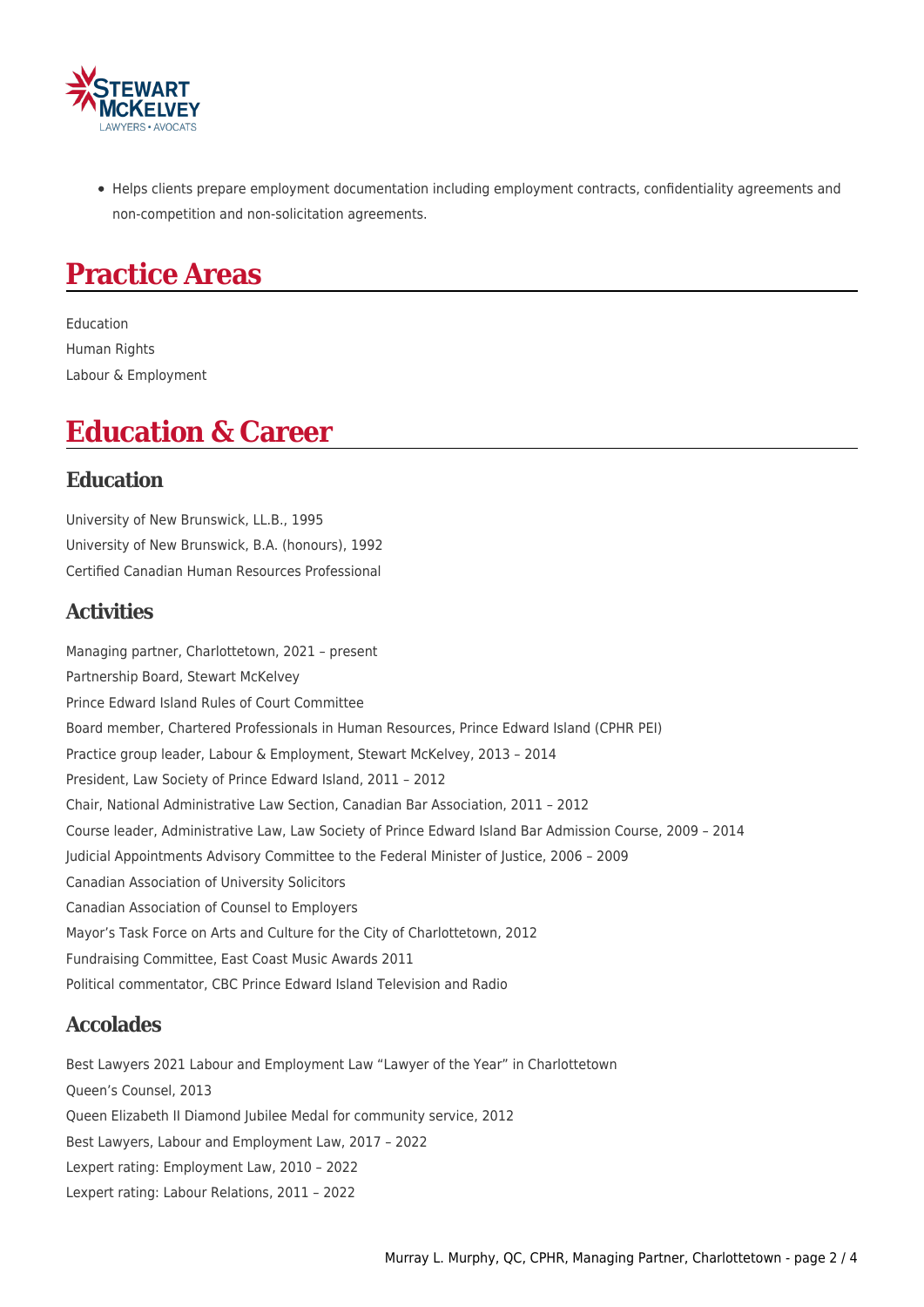

# **Thought Leadership**

Pay Transparency: Recent Changes to PEI's Employment Standards Act June 10, 2022

Prince Edward Island Labour and Employment legislative changes July 31, 2020

Returning to work: COVID-19 and mental health considerations May 11, 2020

2018 Year in Review: Atlantic Canada Labour & Employment Law Developments January 17, 2019

### **Publications**

Author, "Striking a balance: when academic freedom becomes discrimination", Discovery: Atlantic Education and the Law – Spring 2019 June 12, 2019

Author, Another Last Goodbye: The Life and (Near) Death of Mandatory Retirement in Canada, Canadian Association of Counsel to Employers Annual Conference, Montreal, QC, September 2014

## **Presentations**

CAUT Investigations, November 2018

Recruitment and Hiring, October 2018

Cannabis in the Workplace (with Joel M. Dubois), Presentation to the Federal Court of Appeal for the National Judicial Institute October 18, 2018

Canadian Association of Counsel to Employers Annual Conference, Co-chair, Charlottetown, PE, September 2018

Employment Standards on Prince Edward Island, June 2018

Performance Management and Investigations, February 2018

Union Avoidance, February 2018

Academic Accommodation and Appeals, August 2017